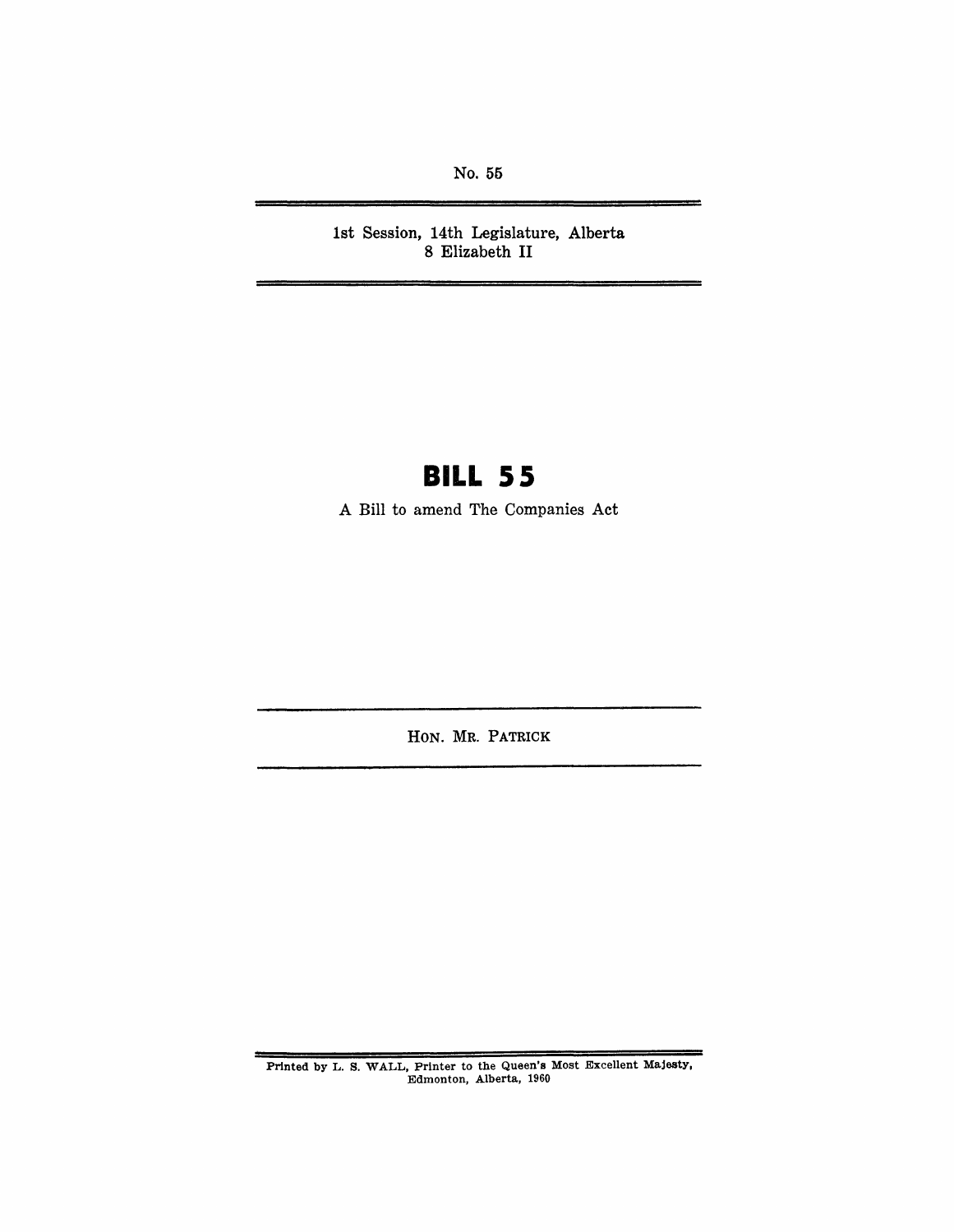Explanatory **Note** 

2. Articles 3 and 17 of Table A are not entirely applicable in the case of a private company: firstly, a private company does not issue shares to the public; secondly, restrictions on transfers of shares in a private company are necessary whether or not the shares are fully paid up. Article 3 reads:

"3. No share shall be offered to the public for subscription except upon the terms that the amount payable on application shall be at least five per cent of the nominal amount or par value of the share, or, in the case of shares, duly comply with such of the provisions of The Companies Act as may be applicable thereto.".

Article 17 (as relevant) reads:

"17. The directors may decline to register any transfer of shares, not being fully paid shares, to a person of whom they do not approve, and may also decline to register any transfer of shares on which the Company has a l

3. This amendment will enable alterations to be published and not, as now, require the full objects, as aItered, to be published. Section 44, subsection (8) reads:

 $\begin{array}{lllllllllll}\n \text{``(8) The Register shall cause the certificate, together with a statement of the objects of the company, as altered, to be published at the cost of the company in The Alberta Gazette." \end{array}$ 

4. This amendment wiJ!1 enable the Registrar to require that he approve of the proposed amalgamation terms. Section 140a, subsection (5) presently reads:

"(5) Where Uie amalgamation agreement is deemed to have been adopted, the amalgamating companies may apply to the court for an order approving the amalagmation.".

5. The repeal of Division 4 of Part III (Organization and Commencement of Business) by 1955, chapter 76, section 3 (effective 1st January, 1957) removed the provisions to which Article 2 has reference.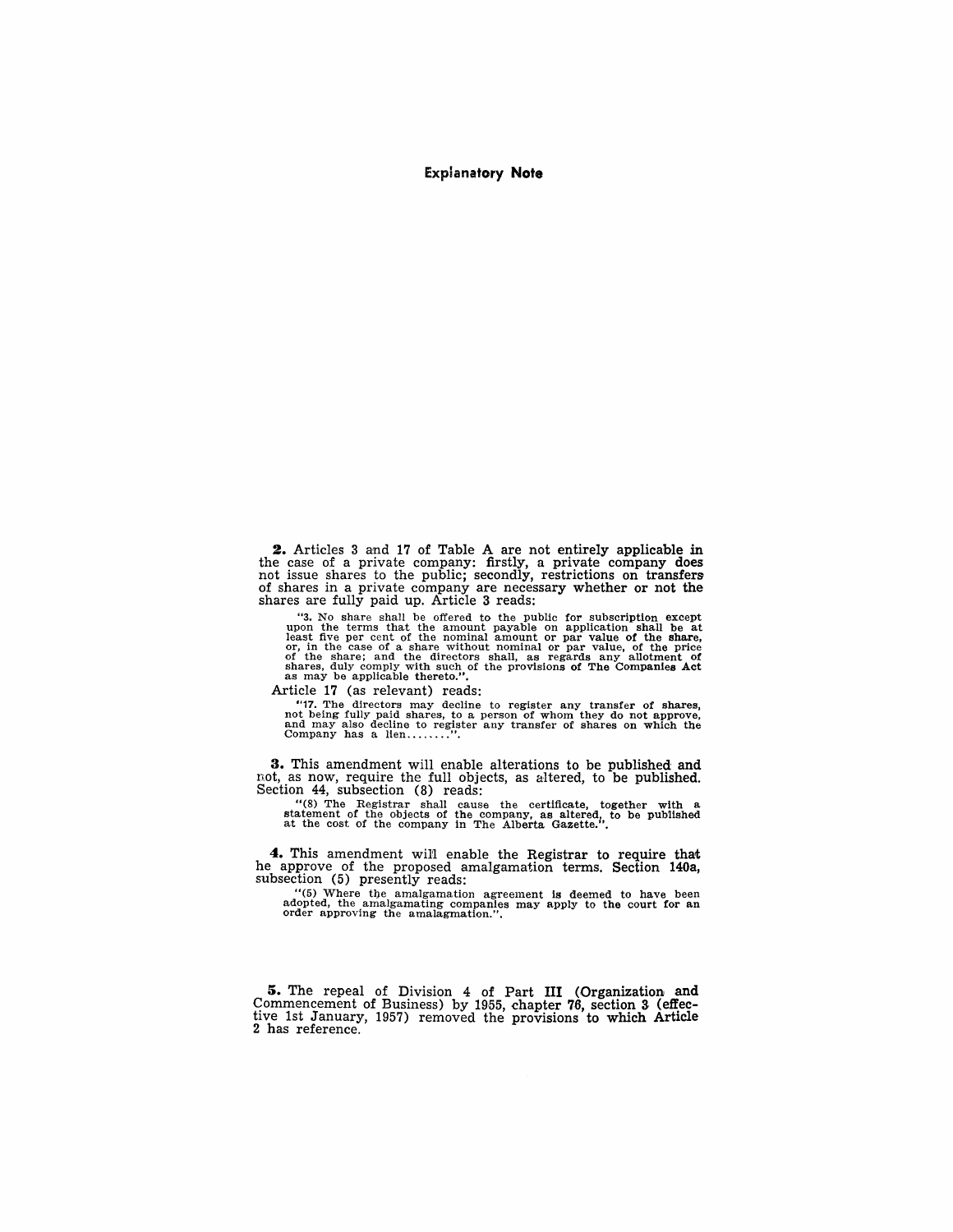### **BI LL**

#### No. 55 of 1960

An Act to amend The Companies Act

#### *(Assented to , 1960)*

HER MAJESTY, by and with the advice and consent of the Legislative Assembly of the Province of Alberta, enacts as follows:

*1. The Companies Act,* being chapter 53 of the Revised Statutes, is hereby amended.

2. Section 20 is amended by adding immediately after subsection (2) the following:

(3) Where Table A in the First Schedule is adopted by a private company or becomes the regulations of a private company in whole or in part,

- (a) Article 3 of Table A has no application in respect of the private company, and
- $(b)$  Article 17 of Table A, if adopted or if applied to a private company, shall be read as if the words "not being fully paid shares" did not occur therein.

3. Section 44, subsection (8) is amended by striking out the words "the objects of the company, as altered" and by substituting the words "the alterations in the objects of the company".

4. Section *140a* is amended by striking out subsection (5) and by substituting the following:

(5) Where the amalgamation agreement is deemed to have been adopted the amalgamating companies may, if a copy of the agreement has been submitted to the Registrar and approved in writing by him, apply to the court for an order approving the amalgamation.

5. The First Schedule, Table A, is amended by striking out the heading "Business" and all of Article 2.

6. This Act comes into force on the day upon which it is assented to.